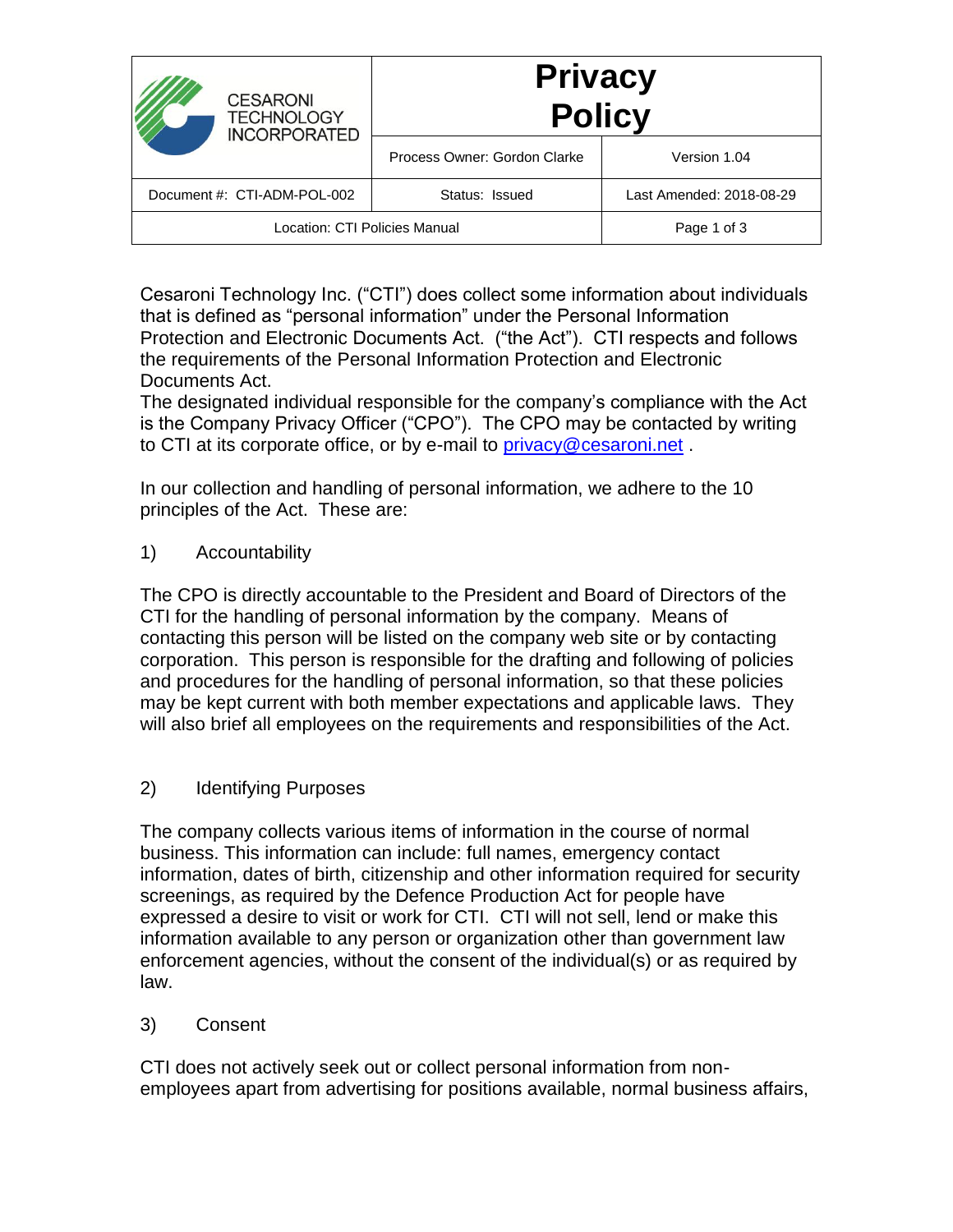| <b>CESARONI</b><br><b>TECHNOLOGY</b><br><b>INCORPORATED</b> | <b>Privacy</b><br><b>Policy</b> |                          |
|-------------------------------------------------------------|---------------------------------|--------------------------|
|                                                             | Process Owner: Gordon Clarke    | Version 1.04             |
| Document #: CTI-ADM-POL-002                                 | Status: Issued                  | Last Amended: 2018-08-29 |
| Location: CTI Policies Manual                               |                                 | Page 2 of 3              |

and security screenings required under the Defence Production Act. Personal information provided to CTI is kept in confidence and will not be used for any other purpose without the expressed consent of the individual(s) involved.

4) Limiting collection

CTI does not collect personal information beyond that which is necessary for normal business, hiring and facility security screening purposes.

5) Limiting use, disclosure and retention

CTI will not disclose personal information to anyone outside of CTI, except for federal government agencies for the purposes of security screening, without the express consent of the individual(s) involved, unless required to by a provision in the Act for law enforcement purposes. Résumés of non-employees will be kept for a maximum of one year. All resumes supplied from people who are not hired will be disposed of within a period of one year from date of receipt and will be disposed of in a manner that is consistent with the requirements of the Act.

6) Accuracy

CTI strives to ensure its information is as accurate as possible. Anyone who believes there is incorrect information in the company records should make the CPO aware of this, and they will act accordingly.

7) Safeguards

CTI will protect personal information from loss or theft using all reasonable means available.

8) Openness

CTI policies for the collection, use and handling of personal information will be readily available through the company web site, or by request to the CPO.

9) Individual Access

Any individual may request to know if CTI has personal information about them. CTI, through the CPO, will reply as quickly as practical, but in no longer than 30